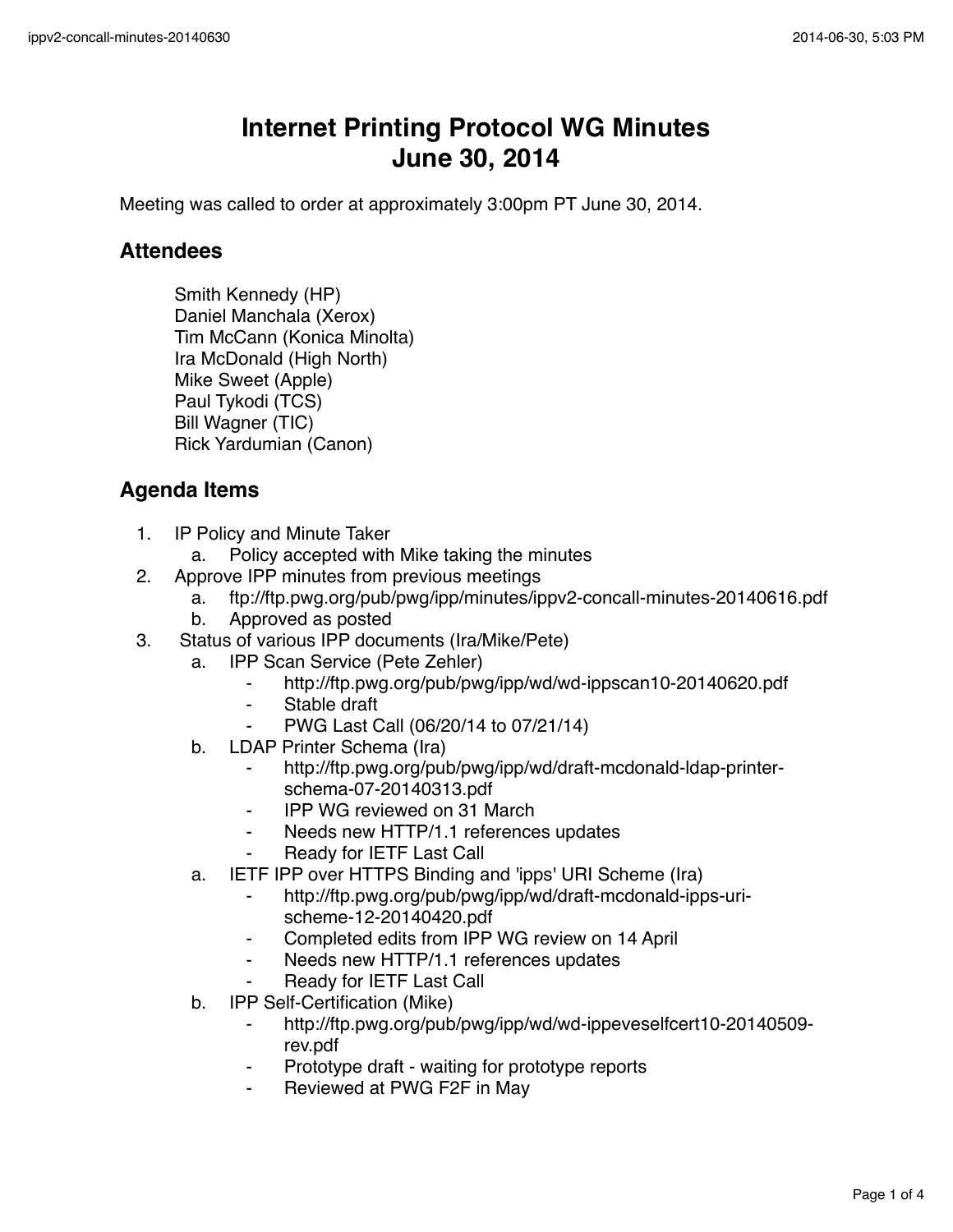- ⁃ Schedule July-ish for beta tools, spec update, and web site, definitely by August F2F
- PWG Last Call Q1 2015
- c. IPP Shared Infrastructure Extensions (Mike)
	- http://ftp.pwg.org/pub/pwg/ipp/wd/wd-ippsix10-20140226-rev.pdf
	- Prototoype draft waiting for prototype reports
	- ⁃ Are we aligned with Cloud Imaging Model?
	- Schedule PWG Last Call Q3 2014
- 4. Review of IPP Finishings/2.0 (Mike)
	- a. http://ftp.pwg.org/pub/pwg/ipp/wd/wd-ippfinishings20-20140620-rev.pdf
	- b. Prototoype draft prototype report on 06/19
	- c. Ira/Mike still need to cross-check w/ Finisher MIB (RFC 3805)
	- d. Need new "printer-finisher" attribute?
		- ⁃ Yes, fix "printer-input-tray" (should be printer-finisher) in 6.15.3 and others
		- Figure 2: Fix finisher-ext value should be more than letters (1\*ALPHA)
	- e. Need new "finishings-col-database" attribute?
		- Yes.
	- f. Need new "job-media-sheets-per-set" or "job-pages-per-set" attributes?
		- Drop job-media-sheets-per-set
		- ⁃ Include job-pages-per-set
		- Add figure showing processing (page-ranges -> job-pages-per-set -> number-up -> sides -> finishings)
		- ⁃ Keep recommended (will make it required in update to IPP Everywhere)
	- g. Action: Mike to post stable draft of IPP Finishings 2.0 and WG last call
	- h. Schedule PWG Last Call Q3 2014
	- i. Q: Do we update ABNF in JPS3 and Alerts?
		- A: Yes, at some point
- 5. "job-password-encryption-supported" in PWG 5100.11 (Smith Kennedy)
	- a. http://www.pwg.org/archives/ipp/2014/018070.html
	- b. Registration of values (see minutes from June 16)
	- c. Mandatory values?
		- ⁃ 'none' seems to be somewhat widely implemented
		- ⁃ Would make sense to require clients to support all of a set of hash algorithms, printers to support at least one of the same set.
		- Look at adding to IPP Everywhere update or IPP/3.0 (should we ever do that)
	- d. What about document-password?
		- Just plaintext password for documents like PDF
		- ⁃ Document data and password encryption is out-of-scope for IPP
			- Out-of-band key exchange, algorithm negotiation, etc.
				- ⁃ No way to negotiate end-to-end
				- SMIME/PGP as document data could be used as long as both sides supported it
- 6. Review of IPP Implementor's Guide v2.0 (Smith)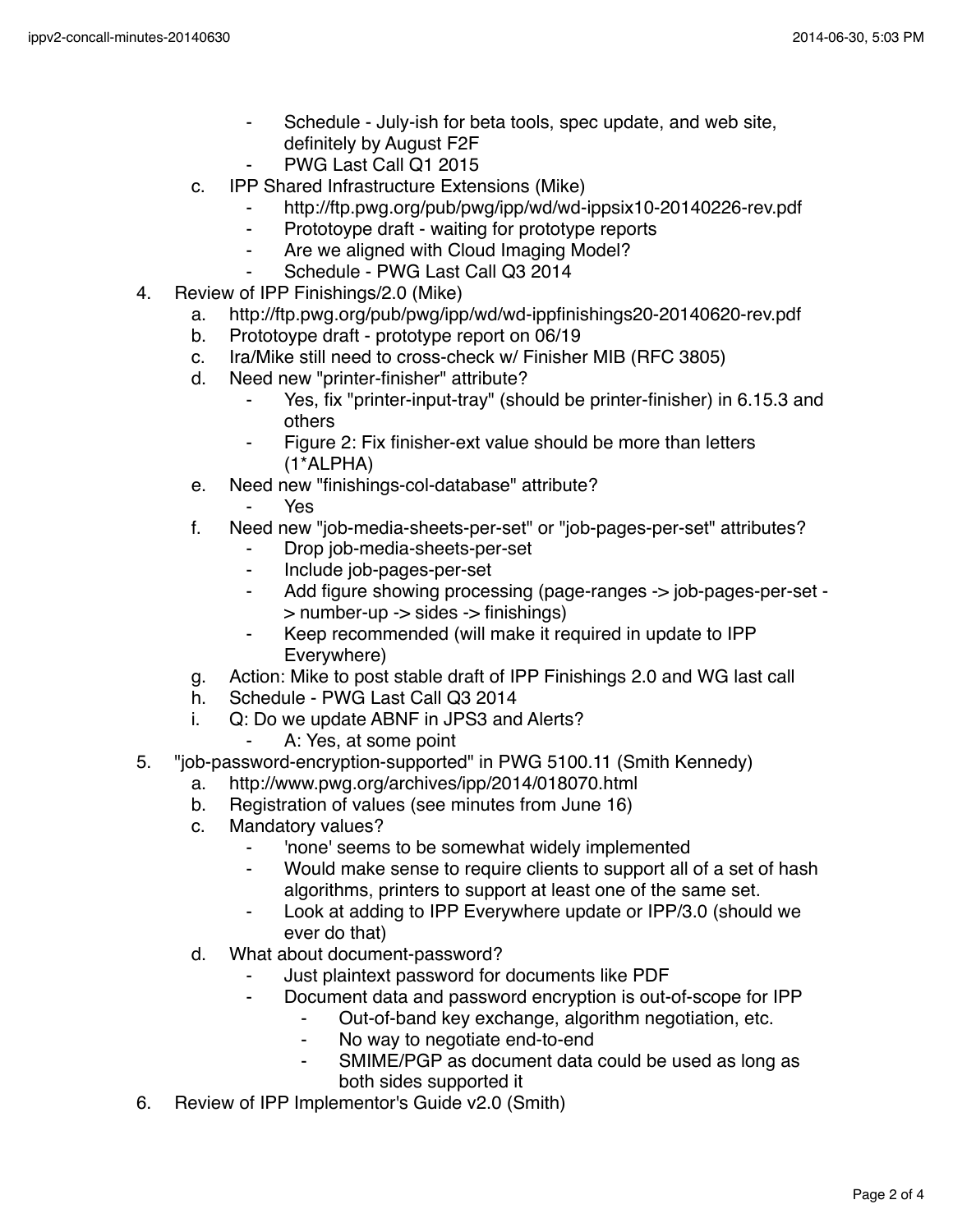- a. http://ftp.pwg.org/pub/pwg/ipp/wd/wd-ippig20-20140513-rev.pdf
- b. Prototype draft waiting for prototype reports
- c. Continue review at section 5.8.1
- d. 5.8.1:
	- ⁃ Lines 1106-1107: The operation doesn't risk anything, "Otherwise, the Get-Printer-Attributes operation can return unfiltered information without the Client's knowledge."
		- Lines 1108-1111: Doesn't make sense, drop
- e. 5.8.2:
	- ⁃ Line 1113: "that a Client performs"
	- ⁃ Line 1114: "A Client can do this ..."
	- ⁃ Line 1115: "which enumerates the document formats"
	- ⁃ Line 1117: "beyond the scope of this specification."
	- ⁃ Lines 1117-1119: drop last paragraph
	- ⁃ Line 1123: Drop "colored"
	- Line 1124-1125: "In this way, the Client can get a set of Printer capabilities the accurately describe the possible options supported by the Printer for that document format."
- f. Global: Check for any use of "colored" for Get-Printer-Attributes should just be "filtered", just like JPS3
- g. 5.8.3:
	- ⁃ Line 1131: "can use" instead of "may use"
		- Lines 1132-1133: Drop last sentence
- h. 5.8.x: Add OPTIONAL to any optional attributes
- i. 5.8.x: Make sure to clarify the attribute groups: Printer Description, Job Template, etc.
- j. 5.8.x: Make sure to have back-references to section 4.3 (or wherever) in the first paragraph. "In section 4.3, the basic print job submission ..."
- k. 5.8.x: Include "how this is useful" paragraph
- l. 5.8.4:
	- ⁃ Features are always a collection of multiple attributes, maybe operations
	- Higher level than xxx-supported, enable client-side optimizations/ features that use the supported features
- m. Global: "may" -> "can" or "MAY" depending on usage ("can" is the nonconfomance term)
- n. 5.8.6:
	- Lines 1149-1150: "how a Job Template attribute is defined."
	- Line 1152: "may hold" -> "can contain", "current default value ("xxxdefault")"
	- Line 1159: "all intended Job Template attributes" (or applicable, not "supported")
	- Lines 1159-1160: "and SHOULD NOT depend on default values"
	- ⁃ Lines 1160-1161: "because the default can change before the Job is processed (printed)."
- o. 5.8.7:
	- Rewrite this paragraph to talk about existing xxx-ready attributes